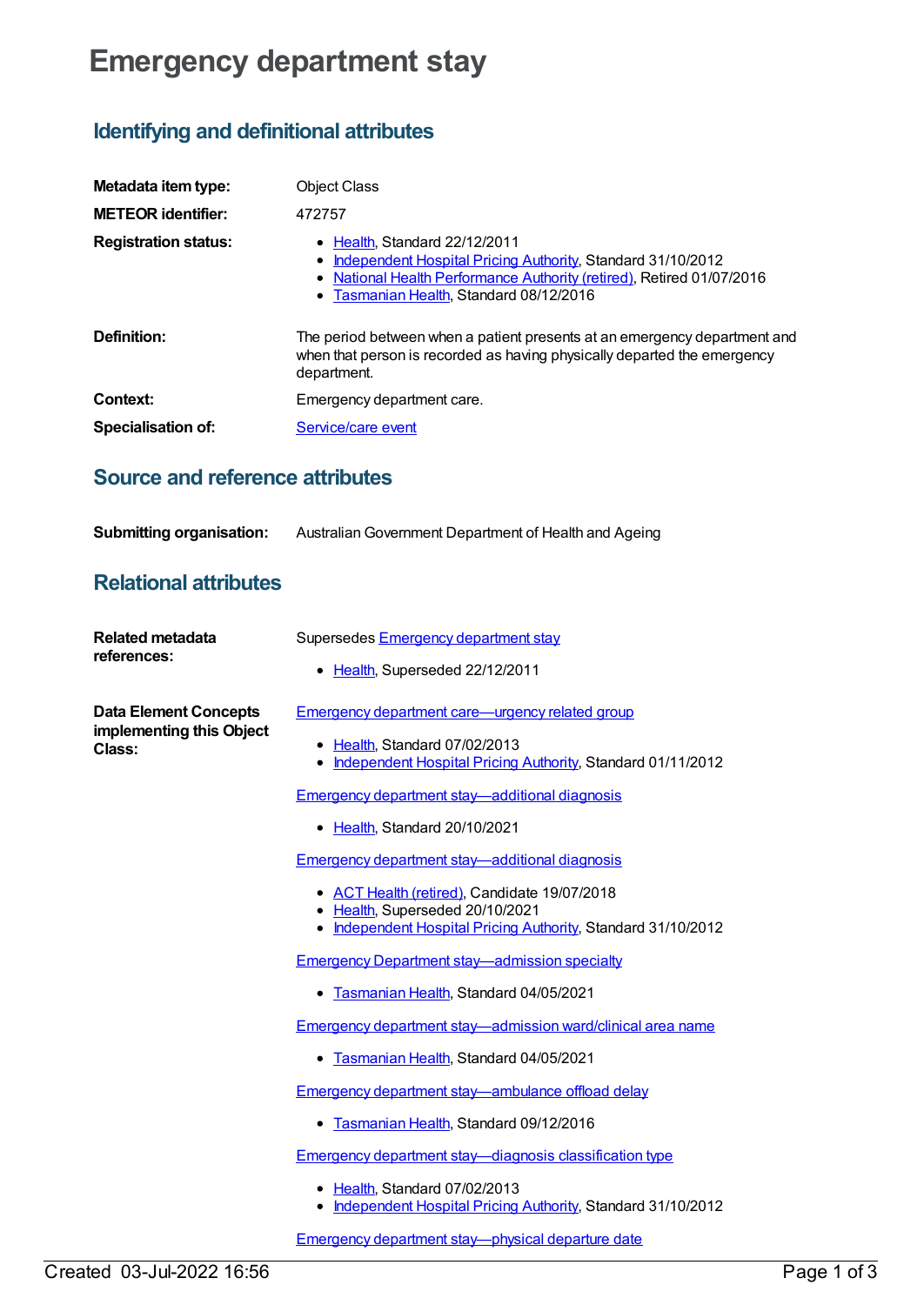[Health](https://meteor.aihw.gov.au/RegistrationAuthority/12), Standard 20/10/2021

#### Emergency department [stay—physical](https://meteor.aihw.gov.au/content/472973) departure date

- ACT Health [\(retired\)](https://meteor.aihw.gov.au/RegistrationAuthority/9), Candidate 19/07/2018
- [Health](https://meteor.aihw.gov.au/RegistrationAuthority/12), Superseded 20/10/2021
- [Independent](https://meteor.aihw.gov.au/RegistrationAuthority/3) Hospital Pricing Authority, Standard 31/10/2012
- National Health [Performance](https://meteor.aihw.gov.au/RegistrationAuthority/8) Authority (retired), Retired 01/07/2016
- **[Tasmanian](https://meteor.aihw.gov.au/RegistrationAuthority/15) Health, Standard 08/12/2016**

Emergency department [stay—physical](https://meteor.aihw.gov.au/content/472977) departure time

- ACT Health [\(retired\)](https://meteor.aihw.gov.au/RegistrationAuthority/9), Candidate 19/07/2018
- [Health](https://meteor.aihw.gov.au/RegistrationAuthority/12), Superseded 20/10/2021
- [Independent](https://meteor.aihw.gov.au/RegistrationAuthority/3) Hospital Pricing Authority, Standard 31/10/2012
- National Health [Performance](https://meteor.aihw.gov.au/RegistrationAuthority/8) Authority (retired), Retired 01/07/2016
- **[Tasmanian](https://meteor.aihw.gov.au/RegistrationAuthority/15) Health, Standard 08/12/2016**

Emergency department [stay—physical](https://meteor.aihw.gov.au/content/746081) departure time

• [Health](https://meteor.aihw.gov.au/RegistrationAuthority/12), Standard 20/10/2021

Emergency department [stay—presentation](https://meteor.aihw.gov.au/content/684846) date

- ACT Health [\(retired\)](https://meteor.aihw.gov.au/RegistrationAuthority/9), Candidate 19/07/2018
- [Health](https://meteor.aihw.gov.au/RegistrationAuthority/12), Superseded 20/10/2021
- **[Tasmanian](https://meteor.aihw.gov.au/RegistrationAuthority/15) Health, Standard 25/05/2020**

Emergency department [stay—presentation](https://meteor.aihw.gov.au/content/746091) date

● [Health](https://meteor.aihw.gov.au/RegistrationAuthority/12), Standard 20/10/2021

Emergency department [stay—presentation](https://meteor.aihw.gov.au/content/472764) date

- [Health](https://meteor.aihw.gov.au/RegistrationAuthority/12), Superseded 25/01/2018
- [Independent](https://meteor.aihw.gov.au/RegistrationAuthority/3) Hospital Pricing Authority, Standard 31/10/2012
- National Health [Performance](https://meteor.aihw.gov.au/RegistrationAuthority/8) Authority (retired), Retired 01/07/2016
- [Tasmanian](https://meteor.aihw.gov.au/RegistrationAuthority/15) Health, Superseded 25/05/2020

Emergency department [stay—presentation](https://meteor.aihw.gov.au/content/684854) time

- ACT Health [\(retired\)](https://meteor.aihw.gov.au/RegistrationAuthority/9), Candidate 19/07/2018
- [Health](https://meteor.aihw.gov.au/RegistrationAuthority/12), Superseded 20/10/2021
- [Tasmanian](https://meteor.aihw.gov.au/RegistrationAuthority/15) Health, Standard 25/05/2020

Emergency department [stay—presentation](https://meteor.aihw.gov.au/content/746096) time

• [Health](https://meteor.aihw.gov.au/RegistrationAuthority/12), Standard 20/10/2021

Emergency department [stay—presentation](https://meteor.aihw.gov.au/content/472772) time

- [Health](https://meteor.aihw.gov.au/RegistrationAuthority/12), Superseded 25/01/2018
- [Independent](https://meteor.aihw.gov.au/RegistrationAuthority/3) Hospital Pricing Authority, Standard 31/10/2012
- National Health [Performance](https://meteor.aihw.gov.au/RegistrationAuthority/8) Authority (retired), Retired 01/07/2016
- **[Tasmanian](https://meteor.aihw.gov.au/RegistrationAuthority/15) Health, Superseded 25/05/2020**

Emergency department [stay—principal](https://meteor.aihw.gov.au/content/746102) diagnosis

[Health](https://meteor.aihw.gov.au/RegistrationAuthority/12), Standard 20/10/2021

Emergency department [stay—principal](https://meteor.aihw.gov.au/content/447026) diagnosis

- ACT Health [\(retired\)](https://meteor.aihw.gov.au/RegistrationAuthority/9), Candidate 19/07/2018
- [Health](https://meteor.aihw.gov.au/RegistrationAuthority/12), Superseded 20/10/2021
- [Independent](https://meteor.aihw.gov.au/RegistrationAuthority/3) Hospital Pricing Authority, Standard 31/10/2012
- **[Tasmanian](https://meteor.aihw.gov.au/RegistrationAuthority/15) Health, Standard 25/05/2020**

Emergency department [stay—service](https://meteor.aihw.gov.au/content/443670) delivery location

**[Tasmanian](https://meteor.aihw.gov.au/RegistrationAuthority/15) Health, Standard 09/12/2016** 

Emergency department [stay—service](https://meteor.aihw.gov.au/content/743512) request destination